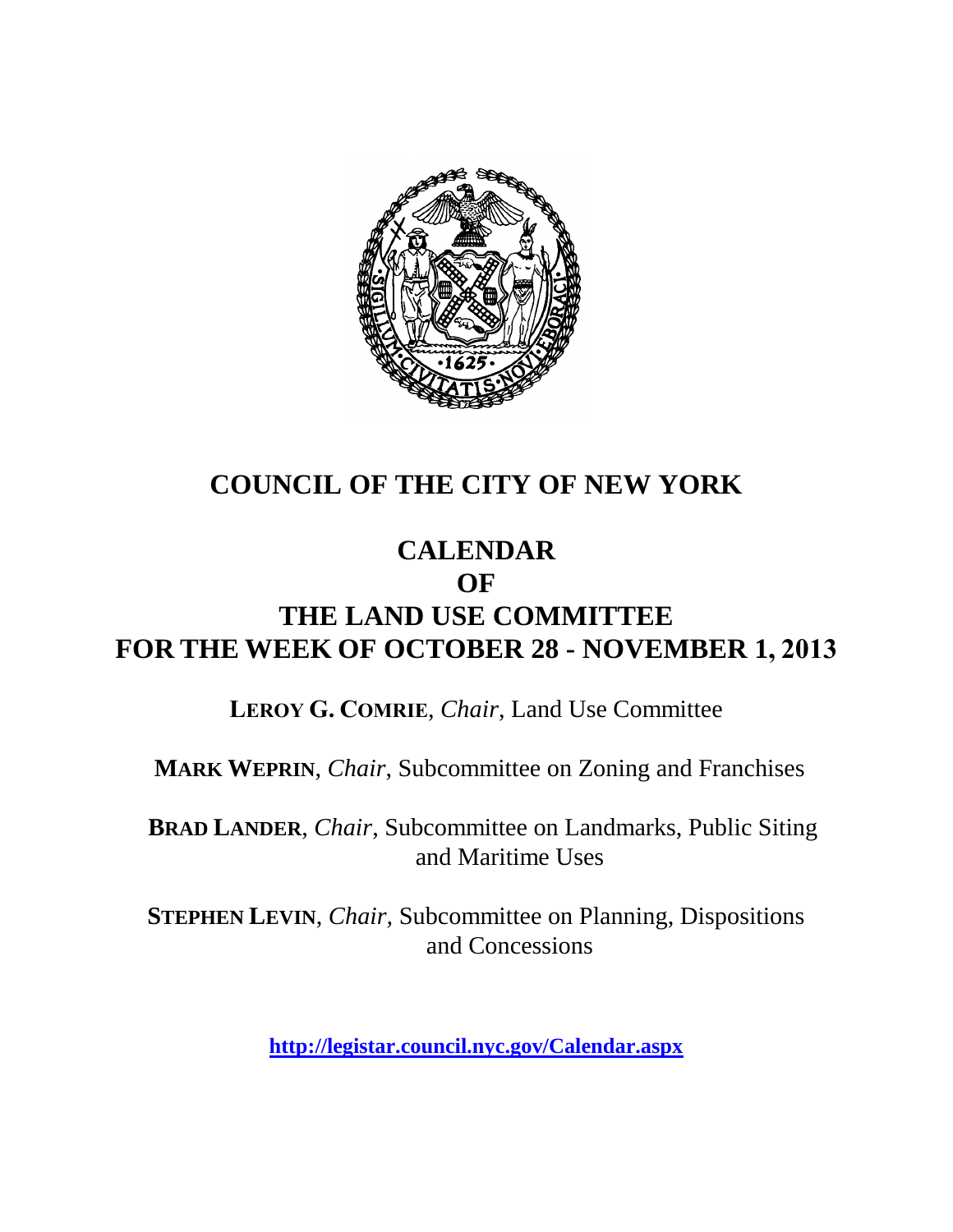## **SUBCOMMITTEE ON ZONING AND FRANCHISES**

The Subcommittee on Zoning and Franchises will hold a public hearing on the following matters in the **Council Chambers, City Hall,** New York City, New York 10007, commencing at **9:45 A.M. on Wednesday, October 30, 2013:**

#### **L.U. NO. 922**

*Public Hearing held on September 30, 2013 and laid over from the meetings of the Subcommittee on Zoning and Franchises on September 30, 2013, October 2, 2013, October 9, 2013 and October 22, 2013.*

#### **WATERFRONT REVITALIZATION PROGRAM**

#### **CITYWIDE N 120213 NPY**

A plan concerning revisions to the New York City Waterfront Revitalization Program, submitted by the New York City Department of City Planning, for consideration pursuant to Section 197-a of the New York City Charter. The plan is called "The Revised New York City Waterfront Revitalization Program" see Council Website **<http://legistar.council.nyc.gov/Calendar.aspx>** for further information.

#### **L.U. NOS. 923 THROUGH 928 ARE RELATED**

*Public Hearing held on October 2, 2013 and laid over from the meetings of the Subcommittee on Zoning and Franchises on October 2, 2013 and October 9, 2013 and October22, 2013.*

## **L.U. No. 923**

## **ST. GEORGE WATERFRONT DEVELOPMENT STATEN ISLAND CB - 1 N 130316 ZRR**

the expansion of the Special St. George <sub>1</sub>District. Application submitted by the New York City Economic Development Corporation, New York Wheel LLC and St. George Outlet Development LLC pursuant to Section 201 of the New York City Charter, for an amendment of the Zoning Resolution of the City of New York, modifying Article XII, Chapter 8, and related sections, concerning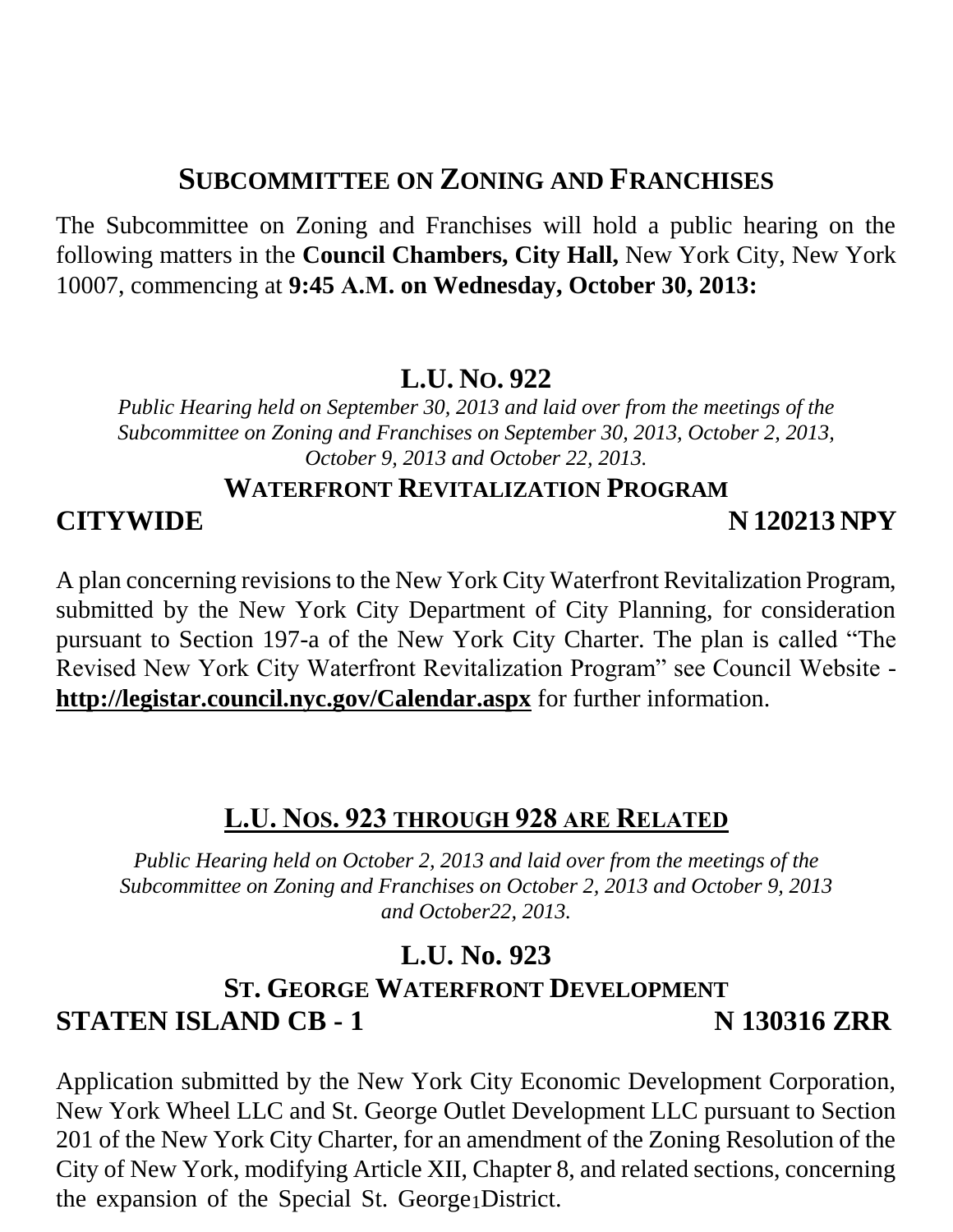Matter in underline is new, to be added. Matter in strikeout is to be deleted. Matter with  $\#$  # is defined in Section 12-10. \* \* \* indicates where unchanged text appears in the Zoning Resolution.

## **Article VI – Special Regulations Applicable to Certain Areas**

#### **Chapter 2**

**Special Regulations Applying in the Waterfront Area**

**\* \* \***

# **62-13 Applicability of District Regulations**

The regulations of all other Chapters of this Resolution are applicable, except as superseded, supplemented or modified by the provisions of this Chapter. In the event of a conflict between the provisions of this Chapter and other regulations of this Resolution, the provisions of this Chapter shall control.

In the event a Special Purpose District imposes a restriction on the height of a #building or other structure# that is lower than the height limit set forth in this Chapter, the lower height shall control. However, all heights shall be measured from the #base plane#.

The provisions of this Chapter shall not apply to the following Special Purpose Districts unless expressly stated otherwise in the special district provisions:

#Special Battery Park City district# #Special Governors Island District# #Special Southern Roosevelt Island District# #Special Stapleton Waterfront District#.

The regulation of this Chapter shall not apply in the #Special Sheepshead Bay District# shall be applicable, except that Section 94-061 (Uses permitted by right) shall be modified to permit all WD #uses# listed in Section 62-211 from Use Groups 6, 7, 9 and 14 in accordance with the underlying district regulations.

The regulations of this Chapter shall apply in the #Special St. George District#, except as specifically modified within the North Waterfront Subdistrict.

**\* \* \***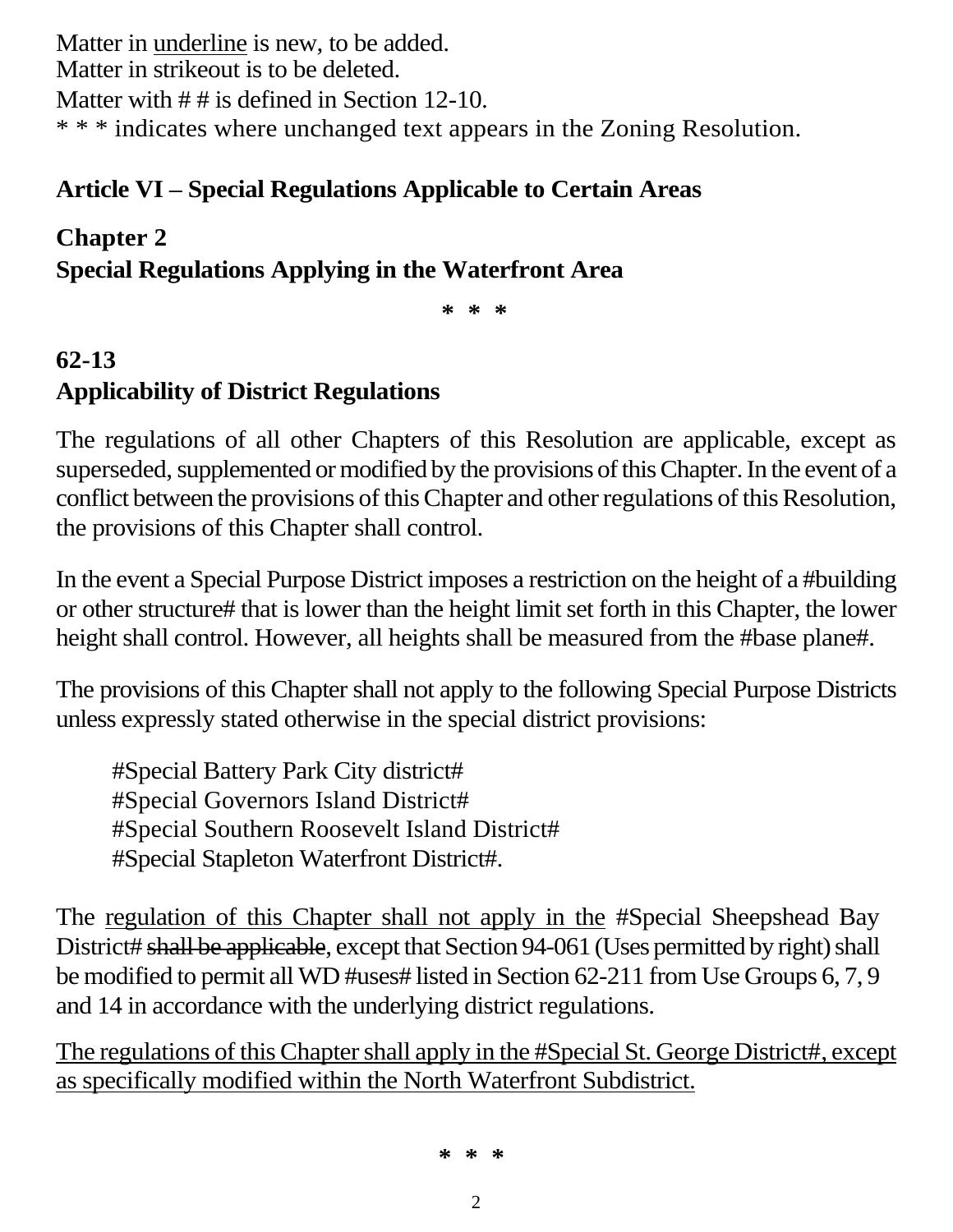#### **Article XII - Special Purpose Districts**

**Chapter 8 Special St. George District**

**\* \* \***

## **128-02 General Provisions**

In harmony with the general purpose and intent of this Resolution and the general purposes of the #Special St. George District#, the regulations of this Chapter shall apply within the #Special St. George District#. The regulations of all other Chapters of this Resolution are applicable, except as superseded, supplemented or modified by the provisions of this Chapter. In the event of a conflict between the provisions of this Chapter and other regulations of this Resolution, the provisions of this Chapter shall control.

However, the regulations of this Chapter shall not apply to any property that is the subject of a site selection for a court house and #public parking garage# pursuant to application C080379 PSR. Such property shall be governed by the underlying regulations of this Resolution.

Furthermore, any property that is the subject of a site selection and acquisition for the use of a lot for open parking pursuant to application C080378 PCR may be governed by the regulations of this Chapter or the underlying regulations of this Resolution for a period of two years after October 23, 2008. After October 23, 2010, such property shall be subject to the regulations of this Chapter.

In the North Waterfront Subdistrict, "publicly accessible waterfront open space" shall include on-site and off-site areas, as applicable, as set forth in the approved Proposed Plans pursuant to Section 128-61 (Special Permit for North Waterfront Sites).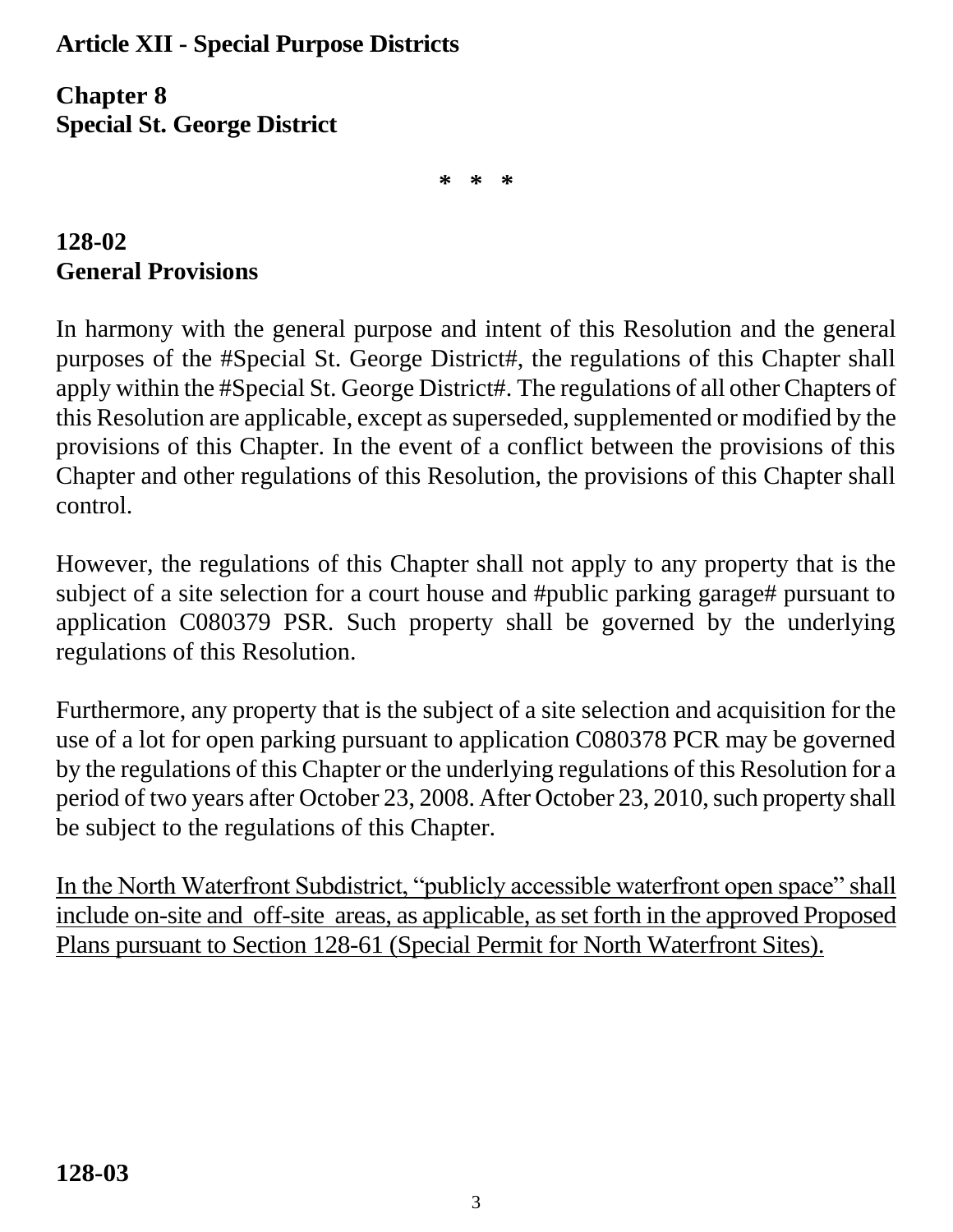#### **District Plan and Maps**

The regulations of this Chapter are designed to implement the #Special St. George

District# Plan. The District Plan includes the following four five maps:

Map 1Special St. George District and Subdistricts Map 2Commercial Streets

Map 3Minimum and Maximum Base Heights

Map 4Tower Restriction Areas

Map 5Visual Corridors

The maps are located in the Appendix to this Chapter and are hereby incorporated and made a part of this Resolution. They are incorporated for the purpose of specifying locations where special regulations and requirements set forth in this Chapter apply.

## **128-04 Subdistricts**

In order to carry out the purposes and provisions of this Chapter, the #Special St. George District# shall include two three subdistricts: the Upland Subdistrict, the North Waterfront Subdistrict and the South Waterfront Subdistrict, as shown on Map 1 (Special St. George District and Subdistricts) in the Appendix to this Chapter.

## **128-05 Applicability of District Regulations**

\* \* \*

## **128-054 Applicability of Article VI, Chapter 2**

The provisions of Article VI, Chapter 2 (Special Regulations Applying in the Waterfront Area), shall apply in the North Waterfront Subdistrict of the #Special St. George District#, as modified in this Chapter. In such Subdistrict, such provisions shall not apply to improvements to the publicly accessible waterfront open space, or to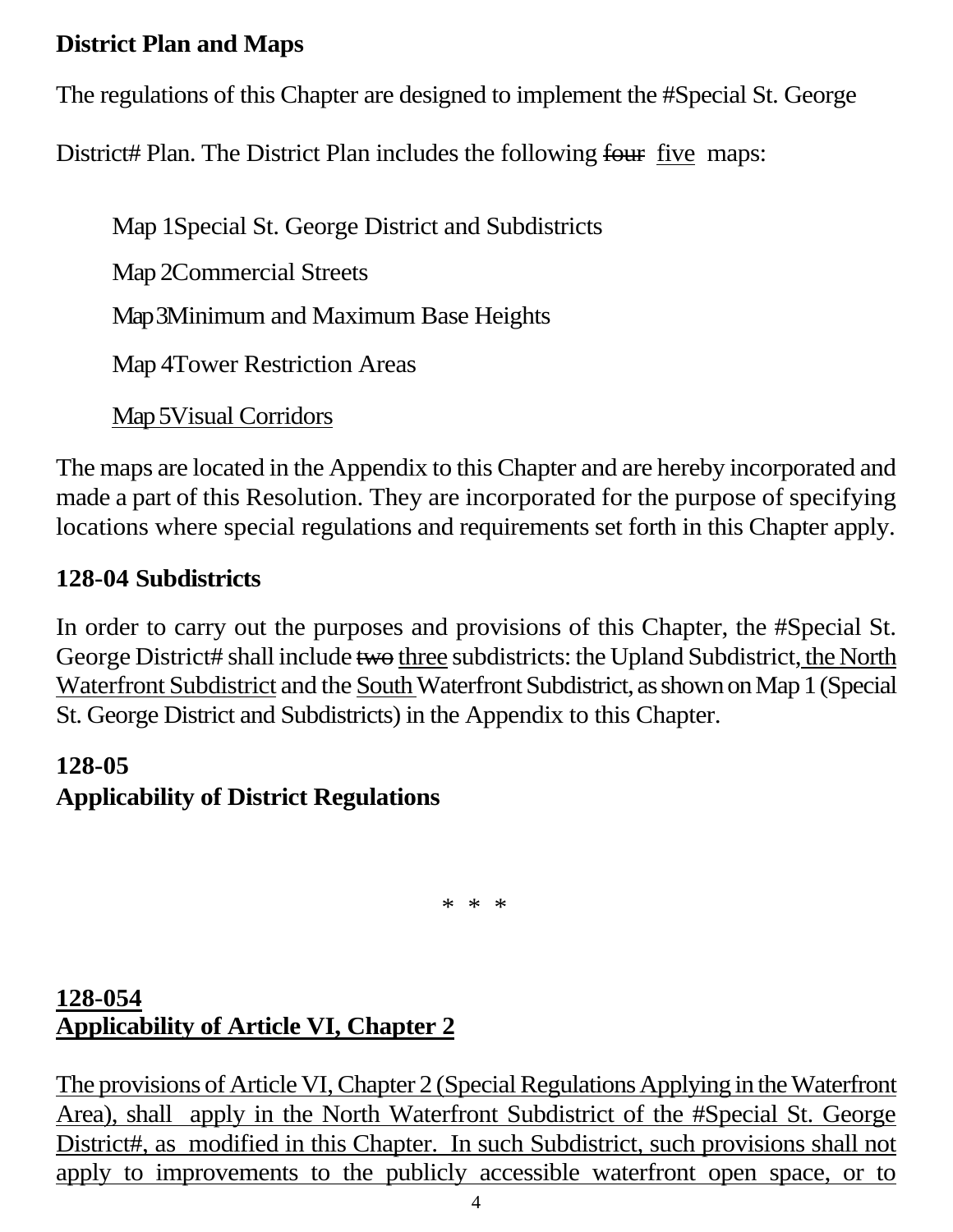#developments#, #enlargements#, alterations and changes of #use# permitted pursuant to Section 128-61 (Special Permit for North Waterfront Sites). However, the regulations of Section 62-31 (Bulk Computations on Waterfront Zoning Lots) shall apply to such #developments#, #enlargements#, alterations and changes of #use#, as modified pursuant to such special permit. In addition, the special requirements for #visual corridors# set forth in Section 128-43 (Visual Corridors in the North Waterfront Subdistrict) shall apply.

## **128-055 Applicability of Article VII, Chapter 4**

Within the North Waterfront Subdistrict of the #Special St. George District#, the following special permits shall not apply:

Section 74-512 (In other districts) Section 74-68 (Development Within or Over a Right-of-way or Yards) Section 74-922 (Certain Large Retail Establishments).

In addition, the provisions of the following special permits, as applicable, shall be deemed to be modified when an application pursuant to Section 128-61 (Special Permit for North Waterfront Sites) for Parcel 1 or Parcel 2, as shown on Map 1 in the Appendix to this Chapter, under application numbers C 130317 ZSR or C 130318 ZSR, as applicable, has been approved :

C 000012 ZSR C 000013 ZSR C 000014 ZSR C 000016(A) ZSR

**128-10 USE REGULATIONS**

\* \* \*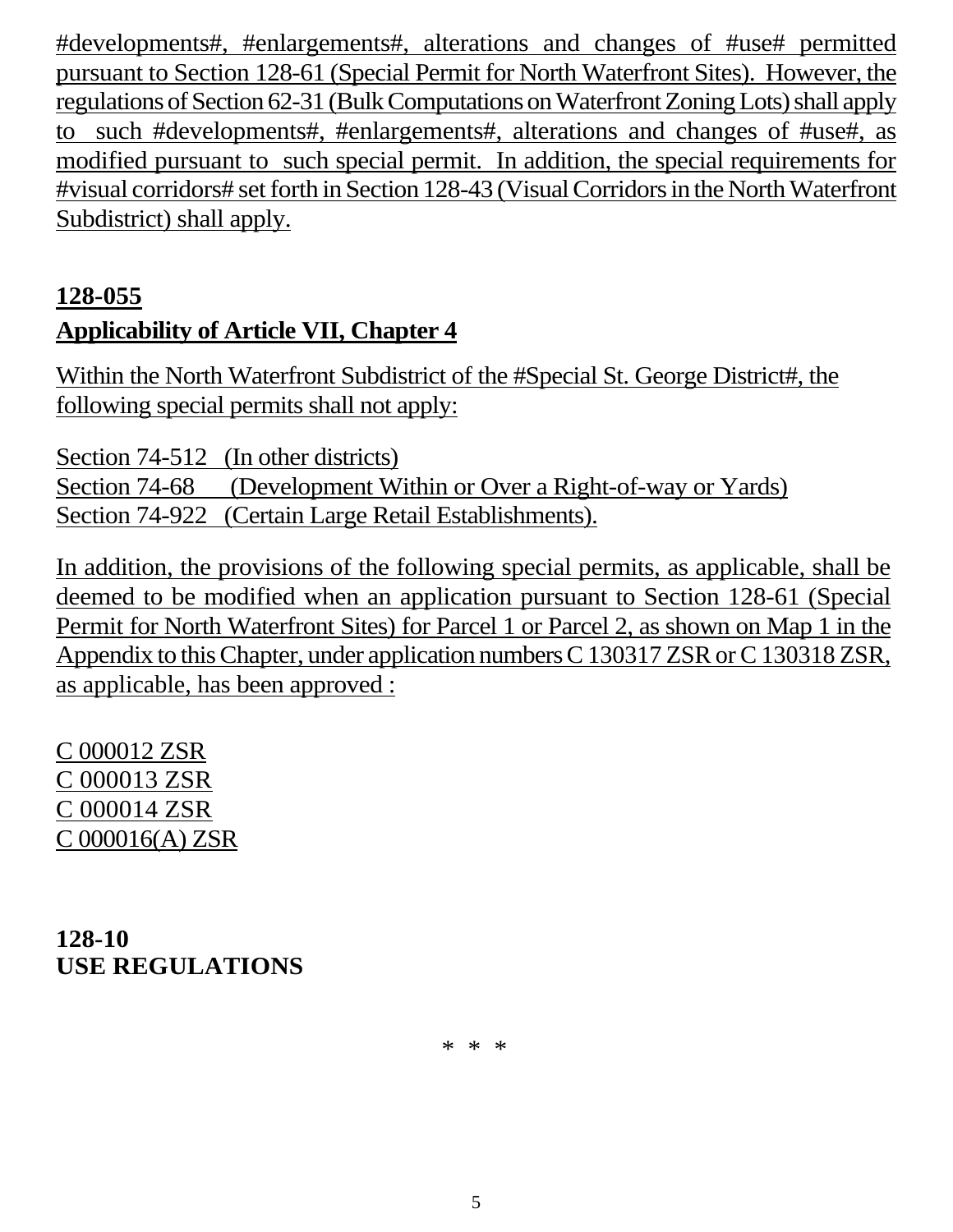#### **128-12 Transparency Requirements**

Any #street wall# of a #building developed# or #enlarged# after October 23, 2008, where the ground-floor level of such #development# or #enlarged# portion of the #building# contains #commercial# or #community facility uses#, excluding #schools#, shall be glazed with transparent materials which may include #show windows#, glazed transoms or glazed portions of doors. Such glazed area shall occupy at least 50 percent of the area of each such ground floor #street wall# measured to a height of 10 feet above the level of the adjoining sidewalk or public access area.

For the purposes of this Section, Bank Street shall be considered a #street#. However, this Section shall not apply to a stadium #use# within the North Waterfront Subdistrict.

\* \* \*

## **128-30 HEIGHT AND SETBACK REGULATIONS**

The provisions of this Section, inclusive, shall apply to all #buildings or other structures# within the Upland Subdistrict.

In C1-2 Districts mapped within R3-2 Districts, all #buildings or other structures# shall comply with the height and setback regulations of R4 Districts, except that the maximum perimeter wall height shall be 26 feet, and the #street wall# location provisions of Section 128-32 (Street Wall Location) shall apply.

The underlying height and setback regulations of C4-2 Districts within the Upland Subdistrict shall not apply. In lieu thereof, the height and setback regulations of this Section, inclusive, shall apply.

In the South and North Waterfront Subdistricts, the underlying height and setback regulations of Section 62-34 (Height and Setback Regulations on Waterfront Blocks) shall apply, except that:

- (a) in the South Waterfront Subdistrict, roof top regulations are as modified in Section 128-31 (Rooftop Regulations); and
- (b) in the North Waterfront Subdistrict, #developments#, #enlargements#, alterations and changes of #use# permitted pursuant to Section 128-61 (Special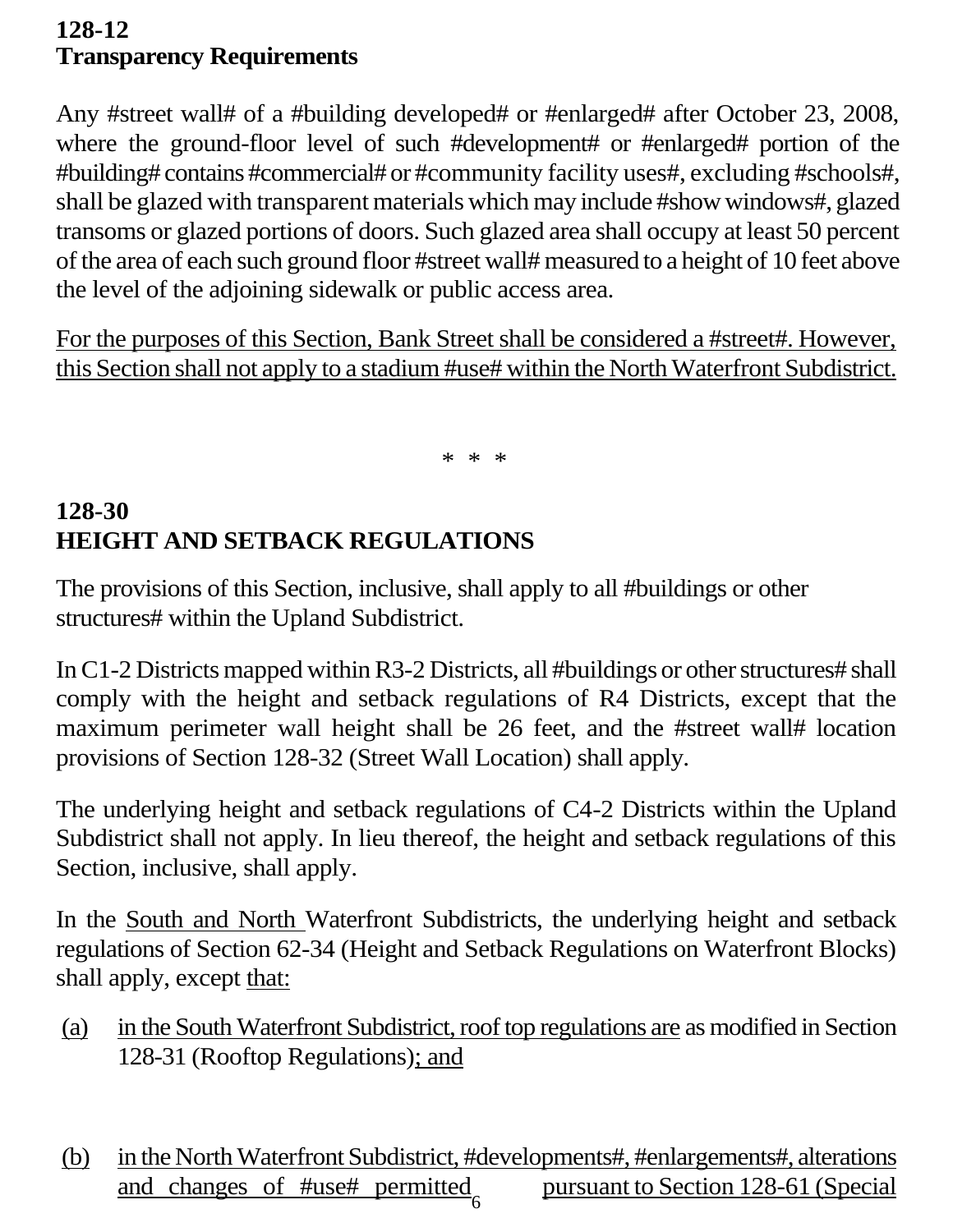Permit for North Waterfront Sites) shall instead be subject to the Proposed Plans, as set forth in Section 128-61, as approved pursuant to such special permit.

All heights shall be measured from the #base plane#, except that wherever a minimum or maximum base height is specified for #zoning lots# with multiple #street frontages#, such heights shall be determined separately for each #street# frontage, with each height measured from the final grade of the sidewalk fronting such #street wall#.

\* \* \*

## **128-43 Visual Corridors in the North Waterfront Subdistrict**

The designated locations for #visual corridors#, as defined in Article VI, Chapter 2, are shown on Map 5 in the Appendix to this Chapter. Such #visual corridors# shall be provided in accordance with the standards of Sections 62-512 (Dimensions of visual corridors) and 62-513 (Permitted obstructions in visual corridors), except that:

- (a) lighting fixtures in #visual corridors# shall be considered permitted obstructions; and
- (b) within the #visual corridor# provided through Parcel 2 to the pierhead line within the flexible location zone indicated on Map 5, a portion of a #building# shall be a permitted obstruction provided that such obstruction is located no more than 14 feet above the reference plane of the #visual corridor#, and that such obstruction occupies no more than 185,000 cubic feet in total above the reference plane of the #visual corridor#.

\* \* \*

#### **128-60 SPECIAL APPROVALS**

The special permit for North Waterfront sites set forth in Section 128-61 is established in order to guide and encourage appropriate #use# and #development# in a unique location within the #Special St. George District# that serves as a gateway between Staten Island and Manhattan for both visitors and daily commuters. Redevelopment of the North Waterfront sites pursuant to this special permit provides an appropriate means to address

the special characteristics of these sites, while accommodating their continuing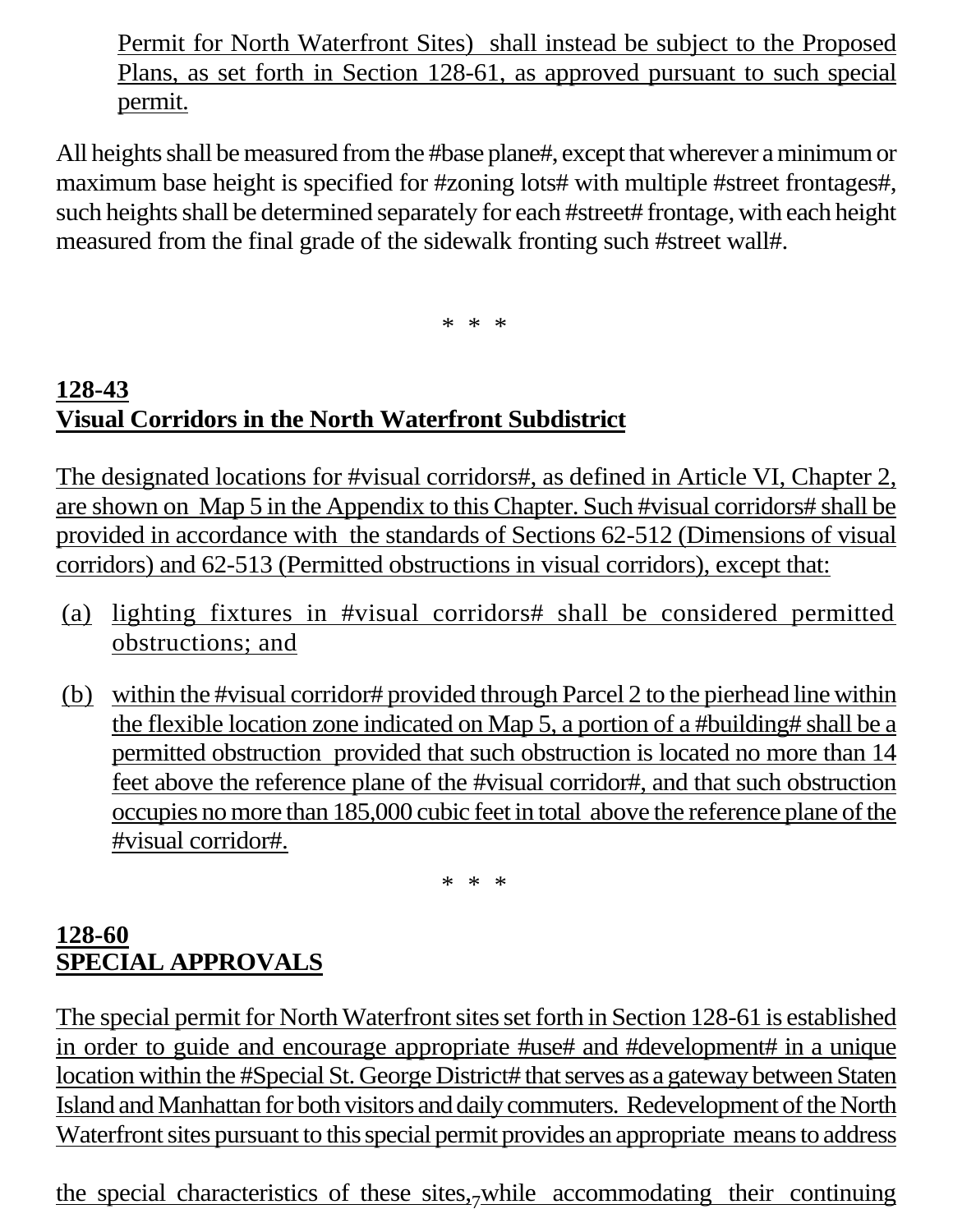transportation function, as part of their transformation into a regional destination that will contribute to the revitalization of the #Special St. George District# and surrounding area.

## **128-61 Special Permit for North Waterfront Sites**

In the North Waterfront Subdistrict, for Parcels 1 and 2, and for improvements to the publicly accessible waterfront open space, provided in connection with the #development# of such parcels, as applicable, the City Planning Commission may approve, by special permit, a development plan for each such parcel and an improvement plan for the publicly accessible waterfront open space. For any application for such special permit, the applicant shall provide plans to the Commission, including but not limited to a site plan, interim parking plan, signage plan, lighting plan and an improvement plan for the publicly accessible waterfront open space (the "Proposed Plans"). Such Proposed Plans shall be subject to the conditions set forth in paragraph (a) through (e) and the findings set forth in paragraph (f) of this Section.

Pursuant to such Proposed Plans, the Commission may:

- (a) permit the following #uses#:
	- (1) #commercial uses# as set forth in Section 42-12 (Use Groups 3A, 6A, 6B, 6D, 6F, 7B, 7C, 7D, 7E, 8, 9B, 9C, 10A, 10B, 10C, 11, 12A, 12C, 12D, 12E, 13, 14 and 16) with no limitation on #floor area# per establishment;
	- (2) #uses# specified in Section 32-24 (Use Group 15);
	- (3) #public parking garages# with more than 150 spaces;
	- (4) temporary #public parking lots# or #public parking garages# with more than 150 spaces, supplied in connection with an interim parking plan, provided that the applicable findings of Section 74-51 (Public Parking Garages or Public Parking Lots outside High Density Central Areas) are met by each such temporary public parking facility. In addition:
		- (i) such temporary #public parking lots# or #public parking garages# with more than 150 spaces, may be located off-site or beyond the boundaries of the #Special St. George District# as set forth in the interim parking plan. Any change in the location of such temporary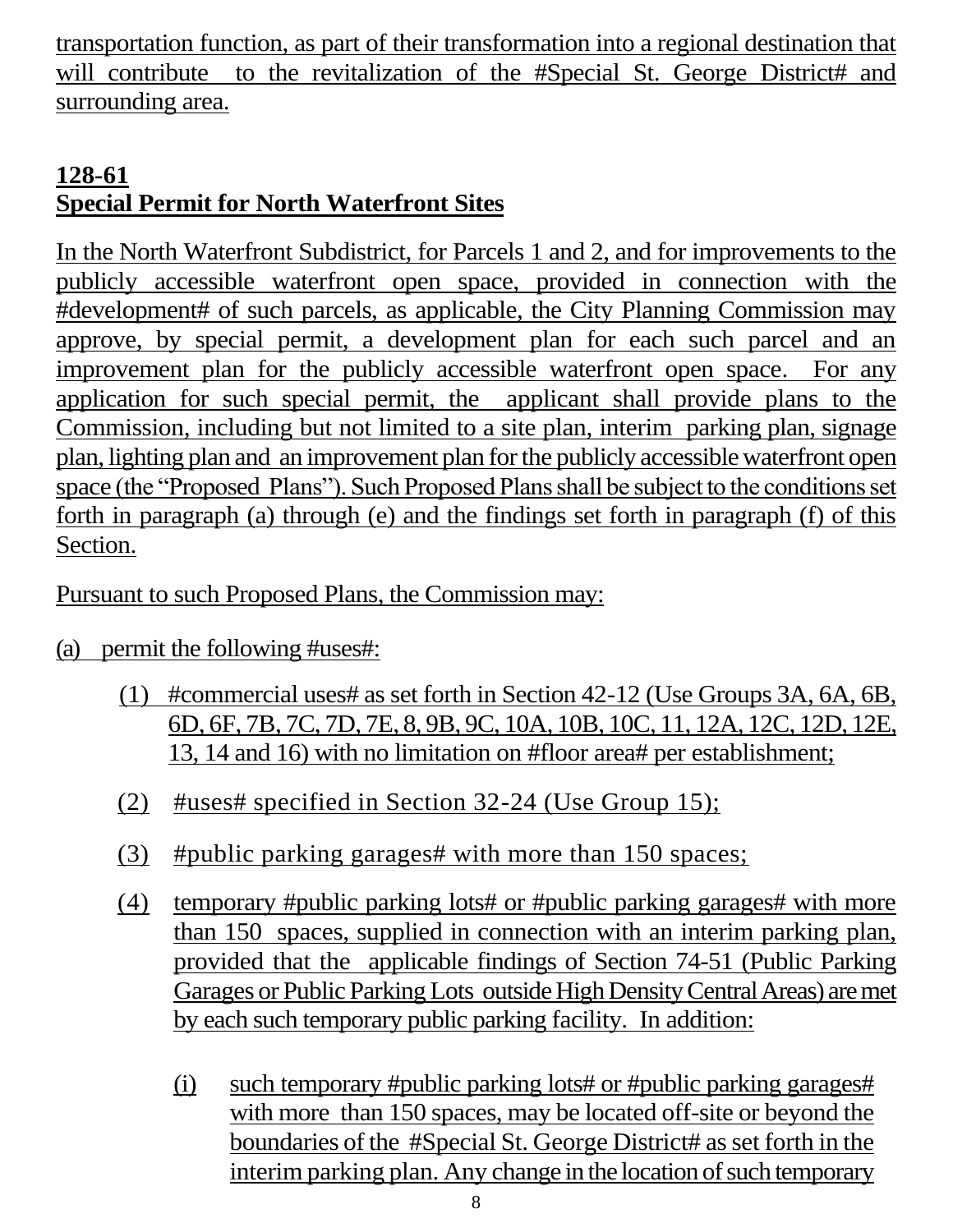#public parking# facility with more than 150 spaces, or any increase in the number of spaces in a temporary #public parking# facility to more than 150 spaces, or any addition of a #public parking# facility with more than 150 spaces provided in connection with such interim parking plan, shall be subject to further approval by the City Planning Commission and referred to the applicable Community Board(s) for review; and

- (ii) the permit to operate such #public parking lots# or #public parking garages# shall expire 30 days after the Department of Buildings issues a certificate of occupancy for all permanent public parking facilities on Parcel 2;
- ( b) where such #development# is located partially or entirely within a railroad or transit right- of-way or yard or in #railroad or transit air space#:
	- (1) permit that portion of the railroad or transit right-of-way or yard which will be completely covered over by a permanent platform to be included in the calculations of #lot area# for such #development#; and
	- (2) establish, in lieu of #base plane#, an appropriate level or levels as the reference plane for the entire #zoning lot# for the applicable regulations pertaining to, but not limited to, height and setback, #floor area#, and #yards#;

#### (c) permit #signs# pursuant to a signage plan, subject to the following conditions:

- (1) the #sign# regulations of a C4 District, as set forth in Section 32-60, shall apply except as specifically modified by the conditions set forth in paragraphs (c) (2) through (c)( 7), inclusive, of this Section;
- (2) #flashing signs# shall not be permitted;
- (3) the height of #signs# shall be measured from the #base plane#;

#### (4) flags, banners or pennants, other than those that are #advertising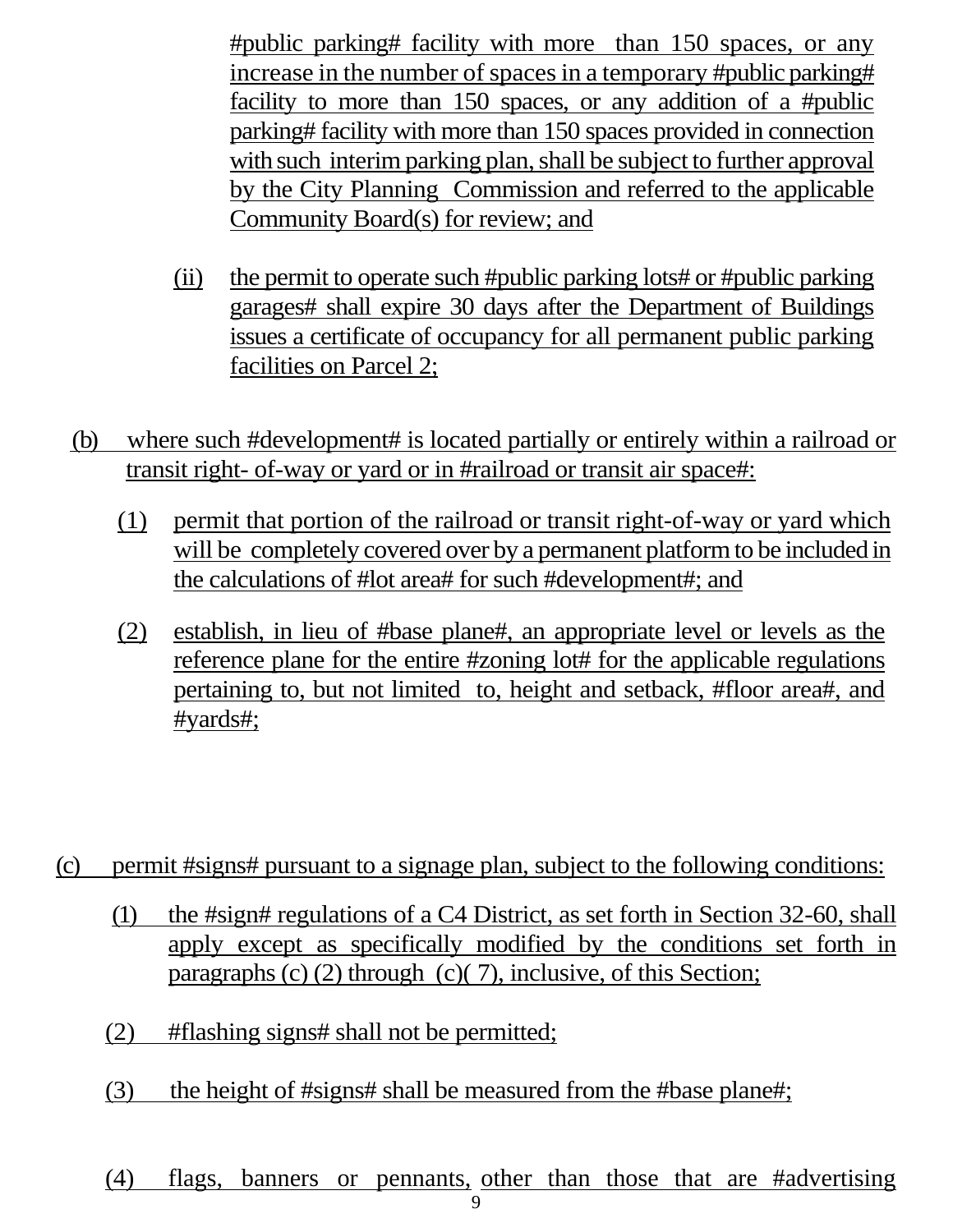signs#, are permitted without limitation;

- ( 5) on Parcel 1:
	- (i) the total #surface area# of a #sign# affixed to a #building# frontage facing the #shoreline# or affixed to the base of a structure facing the #shoreline# shall not exceed 1,120 square feet, provided that for a #sign# with a #surface area# larger than 500 square feet, all writing, pictorial representations, emblems, flags, symbols or any other figure or character comprising the design of such #sign#, shall be separate elements, individually cut and separately affixed to the structure. No perimeter or background surfaces shall be applied or affixed to the structure in addition to such separate elements. No portion of such separate elements shall extend beyond the maximum dimensions allowed for the structure; and
	- (ii) #signs# shall be permitted to be located on the deck of the railroad right-of- way, provided that the #surface area# of such #signs# shall be included in the calculations of total #surface area# of #signs#;
- (6) on Parcel 2:
	- (i) open pedestrian pathways of at least 20 feet in width shall be considered #streets# for the purposes of #sign# regulations;
	- (ii) #signs# shall not extend to a height greater than 60 feet above the #base plane#; and
	- (iii) the total #surface area# of #signs# on the #building# frontage facing Richmond Terrace, the prolongation of Wall Street, or on the #building# frontage or other structure facing the access route into the Ferry Terminal for buses, may exceed the limitations for total #surface area# for #signs# permitted in a C4 District pursuant to an approved signage plan; and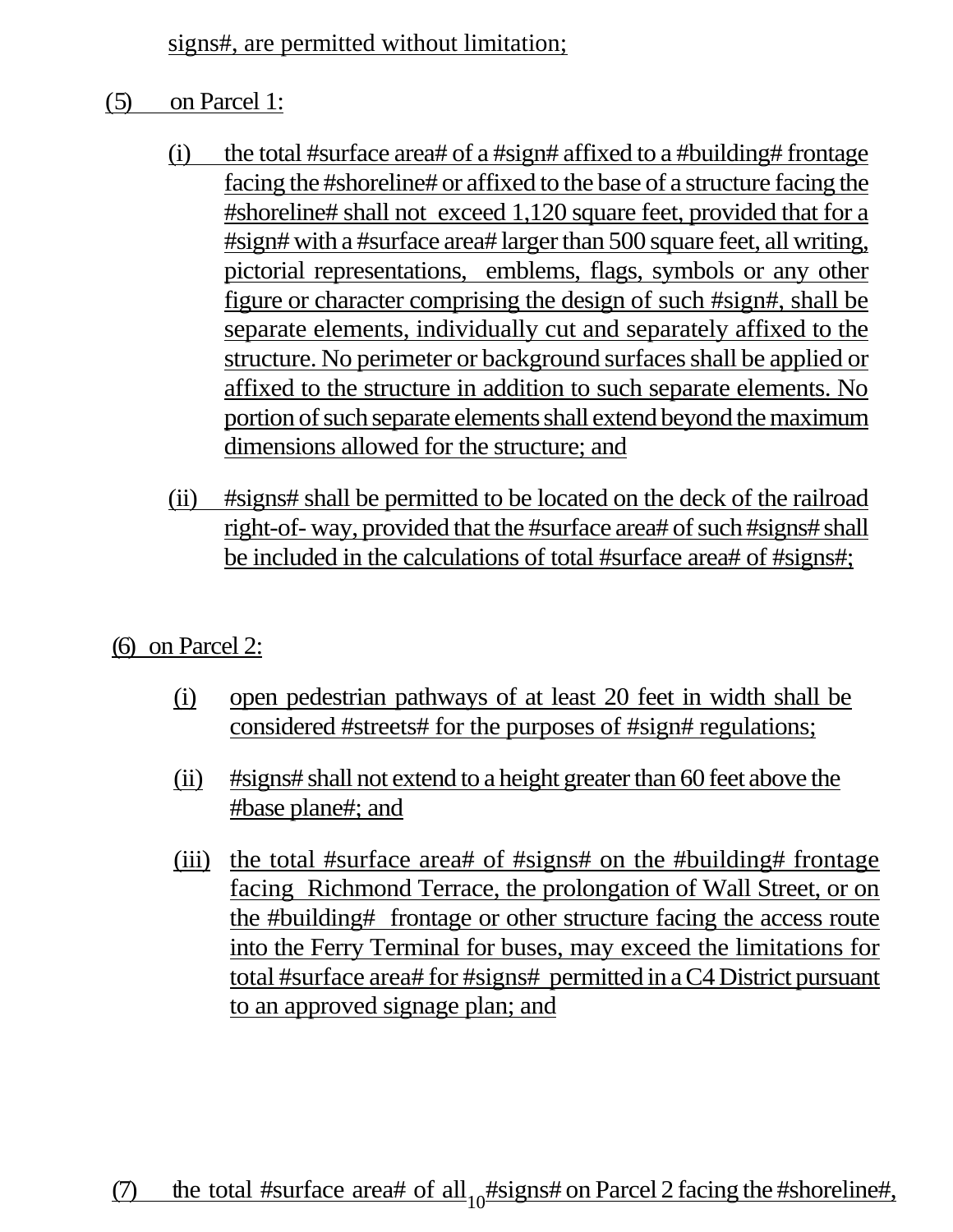or that are within 15 degrees of being parallel to the #shoreline#, shall not exceed:

- (i) 500 square feet for #signs# located above the level of the first #story# ceiling of #buildings#; or
- (ii) 250 square feet for #signs# located below the level of the first #story# ceiling of #buildings#;
- (d) through approval of the Proposed Plans, establish appropriate requirements in lieu of the following #Special St. George District# regulations:
	- (1) Section 128-12 (Transparency Requirements);
	- (2) Section 128-42 (Planting Areas);
	- (3) Section 128-54 (Location of Accessory Off-Street Parking Spaces) to the extent necessary to accommodate demand for parking within the North Waterfront Subdistrict; and
	- (4) Section 128-55 (Special Requirements for Roofs of Parkin Facilities); and
- (e) t hrough approval of the Proposed Plans:
	- (1) establish appropriate requirements for the height and setback of #buildings or other structures#, permitted obstructions in #yards#, off-street parking and loading; and
	- (2) permit #floor area# to be distributed within the North Waterfront Subdistrict without regard for #zoning lot lines#, provided that if distribution is made to a #zoning lot#, subject to a special permit granted under this Section, from a #zoning lot# not subject to such special permit, Notices of Restriction in a form acceptable to the Department of City Planning shall be filed against such #zoning lots# setting forth the increase and decrease in the #floor area# on such #zoning lots#, respectively.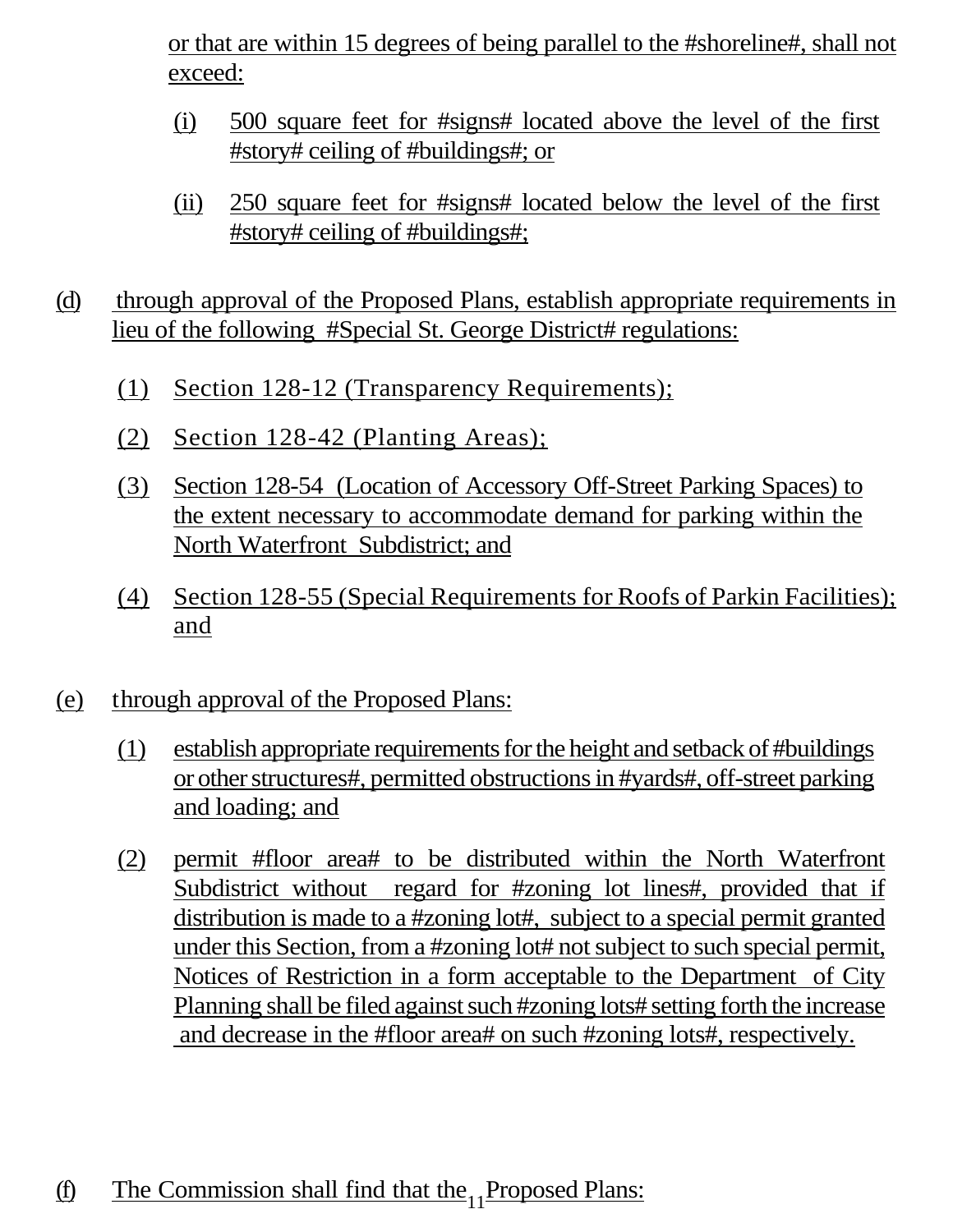- (1) include #uses# that are appropriate, considering the unique location of the site in relation to the Staten Island Ferry Terminal, the Staten Island Rail Road, and the land #uses# in and around the #Special St. George District#;
- (2) provide a distribution of #floor area#, locations and heights of #buildings or other structures#, primary business entrances and open areas that will result in a superior site plan, providing a well-designed relationship between #buildings and other structures# and open areas on the #zoning lot#; and shall also provide a well-designed relationship between the site and adjacent #streets#, surrounding #buildings#, adjacent off-site open areas and #shorelines# and will thus benefit the users of the site, the neighborhood and the City as a whole;
- (3) provide a distribution of #floor area# and locations and heights of #buildings or other structures# that will not unduly increase the #bulk# of #buildings or other structures# in the North Waterfront Subdistrict or unduly obstruct access of light and air to the detriment of the users of the site or nearby #blocks# or of people using the public #streets#, and that will provide waterfront vistas from nearby #streets# and properties on nearby #blocks#;
- (4) provide useful and attractive publicly accessible open space, with sufficient public amenities, including but not limited to seating, landscaping and lighting, that results in a superior relationship with surrounding neighborhood destinations, #streets#, #buildings#, open areas, public facilities and the waterfront;
- (5) improve public access to the waterfront;
- (6) improve, as applicable, the publicly accessible waterfront open space sufficiently to ensure that emergency vehicles will have adequate access to the waterfront and adjacent #developments#;
- (7) in connection with the improvement of the applicable portions of the publicly accessible waterfront open space, restore planted areas, trees and lighting in a way that is attractive and compatible with the design of the Waterfront Esplanade existing on (date of adoption);
- (8) provide adequate parking and loading to meet the demand for all users during peak utilization;
- accessible to the Staten Island 12 Ferry Terminal at all times and during all (9) provide adequate parking for commuters at locations convenient and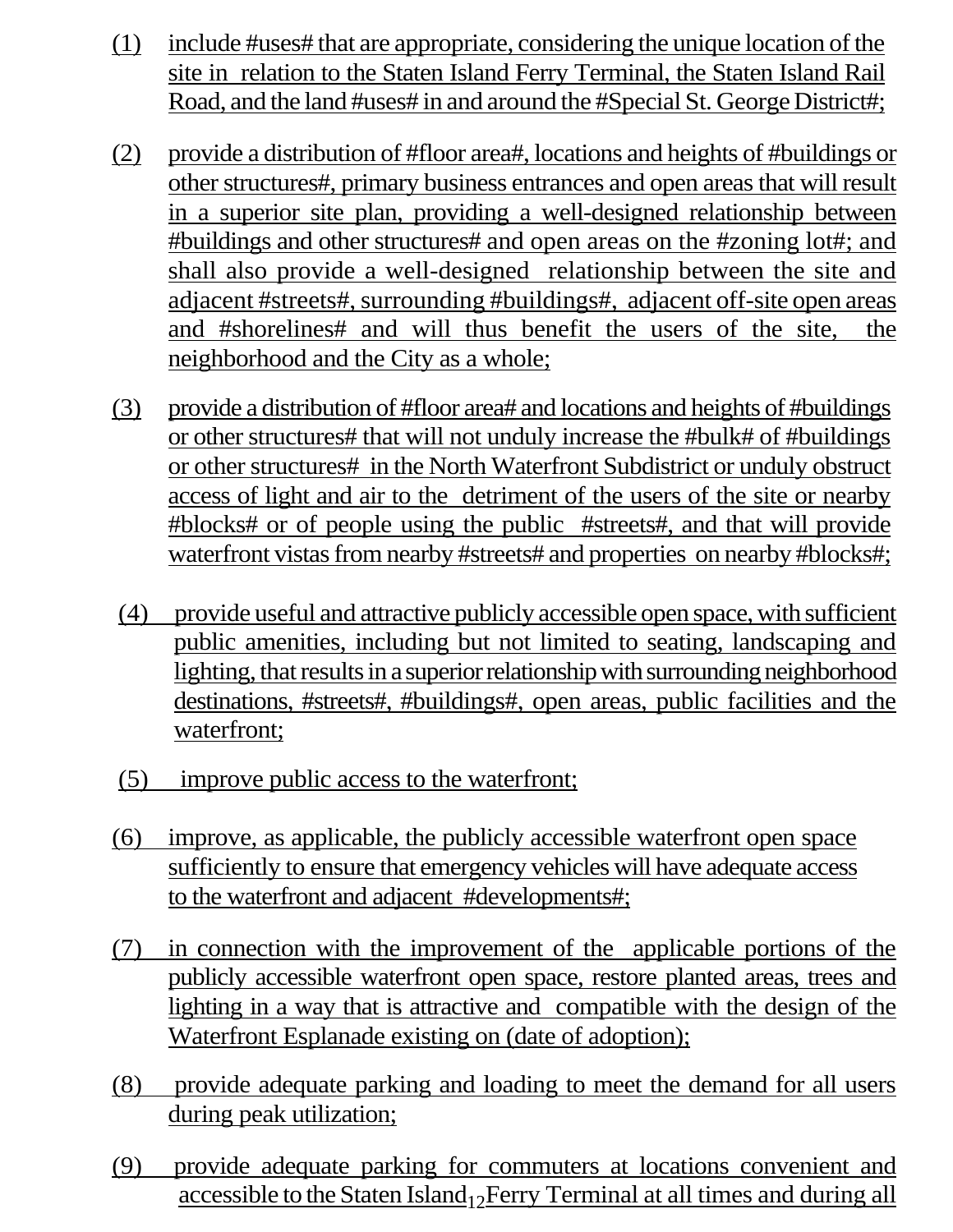phases of construction;

- (10) provide signage and lighting that are compatible with the scenic and historic character of the harbor and that will not adversely affect the character of the surrounding neighborhood;
- (11) for a #public parking garage# with more than 150 parking spaces, will ensure that:
	- (i) entrances are proposed in locations and with design features that minimize traffic congestion and conflicts with pedestrians;
	- (ii) adequate reservoir space has been provided at the vehicular entrances; and
	- (iii) the #streets# providing access to such #use# will be adequate to handle the traffic generated thereby; and
- (12) for a #development# located partially or entirely within a railroad or transit right-of-way or yard and/or in #railroad or transit air space#, that:
	- (i) the distribution of #floor area# does not adversely affect the character of the surrounding area by being unduly concentrated in any portion of such #development#, including any portion of the #development# located beyond the boundaries of such railroad or transit right-ofway or yard; and
	- (ii) if such railroad or transit right-of-way or yard is deemed appropriate for future transportation #use#, the site plan and structural design of the #development# do not preclude future use of, or improvements to, the right-of-way for such transportation #use#.

The Commission may prescribe appropriate conditions and safeguards to minimize adverse effects on the character of the surrounding area. In addition, for a #development# located partially or entirely within a railroad or transit right of-way or yard, or in #railroad or transit air space#, the Commission may require that the structural design of such #development# makes due allowance for changes within the layout of tracks or other structures within any #railroad or transit air space# or railroad or transit right-of-way or yard which may be deemed necessary in connection with future development or improvement of the transportation system.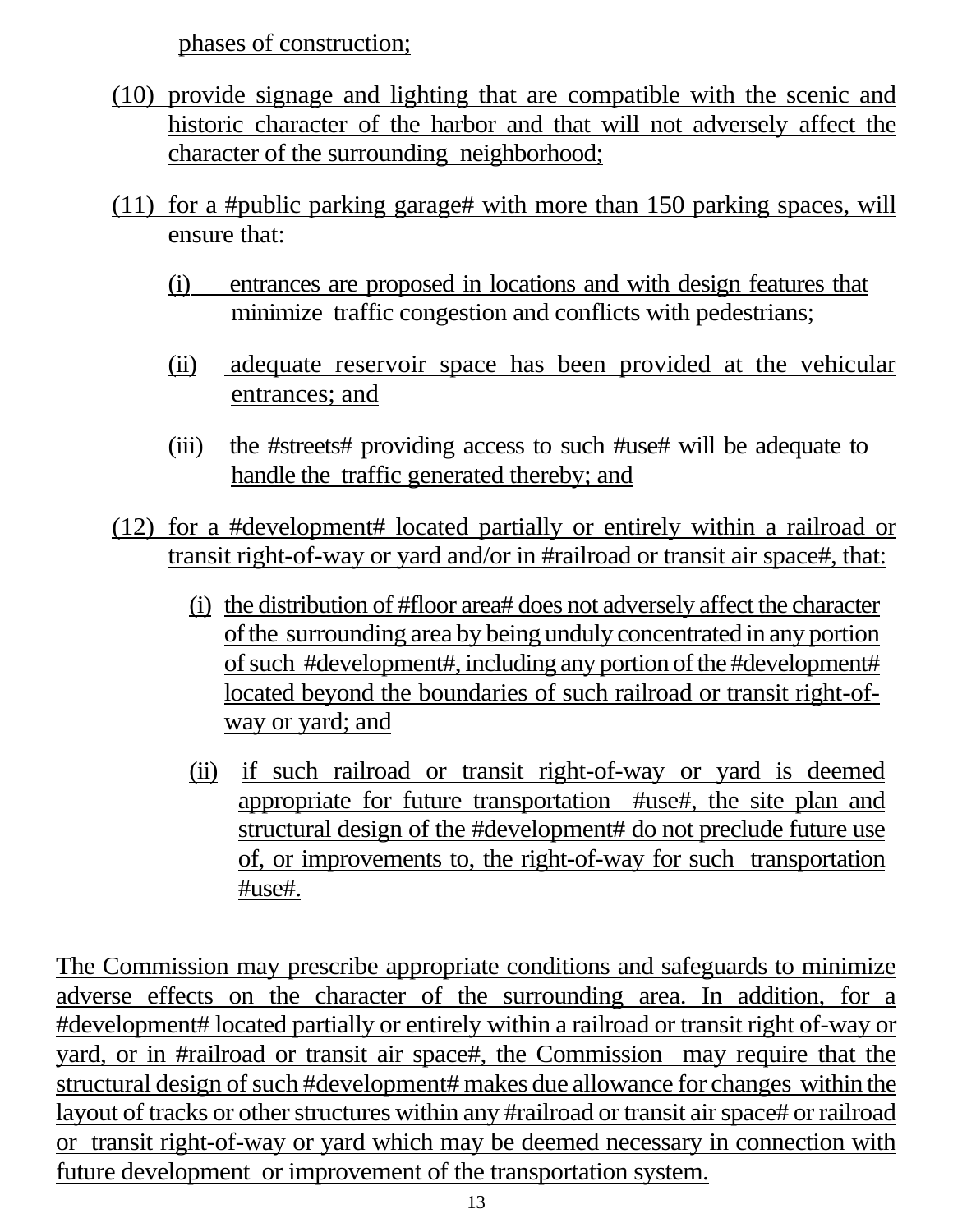Prior to granting a special permit, the City Planning Commission shall request the Metropolitan Transportation Authority to indicate whether said agency has any plan to use that portion of any #railroad or transit air space# or railroad or transit right-of-way or yard where the railroad or transit #use# has been discontinued.

The execution and recordation of a restrictive declaration acceptable to the Commission, binding the owners, successors and assigns to maintain such #developments#, #enlargements#, alterations, changes of #use#, and any temporary parking facilities, in accordance with the approved Proposed Plans, and in a manner consistent with any additional conditions and safeguards prescribed by the Commission, shall be a condition to exercise of the special permit. Such restrictive declaration shall be recorded in the Office of the County Clerk. A copy of such declaration shall be provided to the Department of Buildings upon application for any building permit related to a #development#, #enlargement# or change of #use#.

## **Appendix Special St. George District Plan**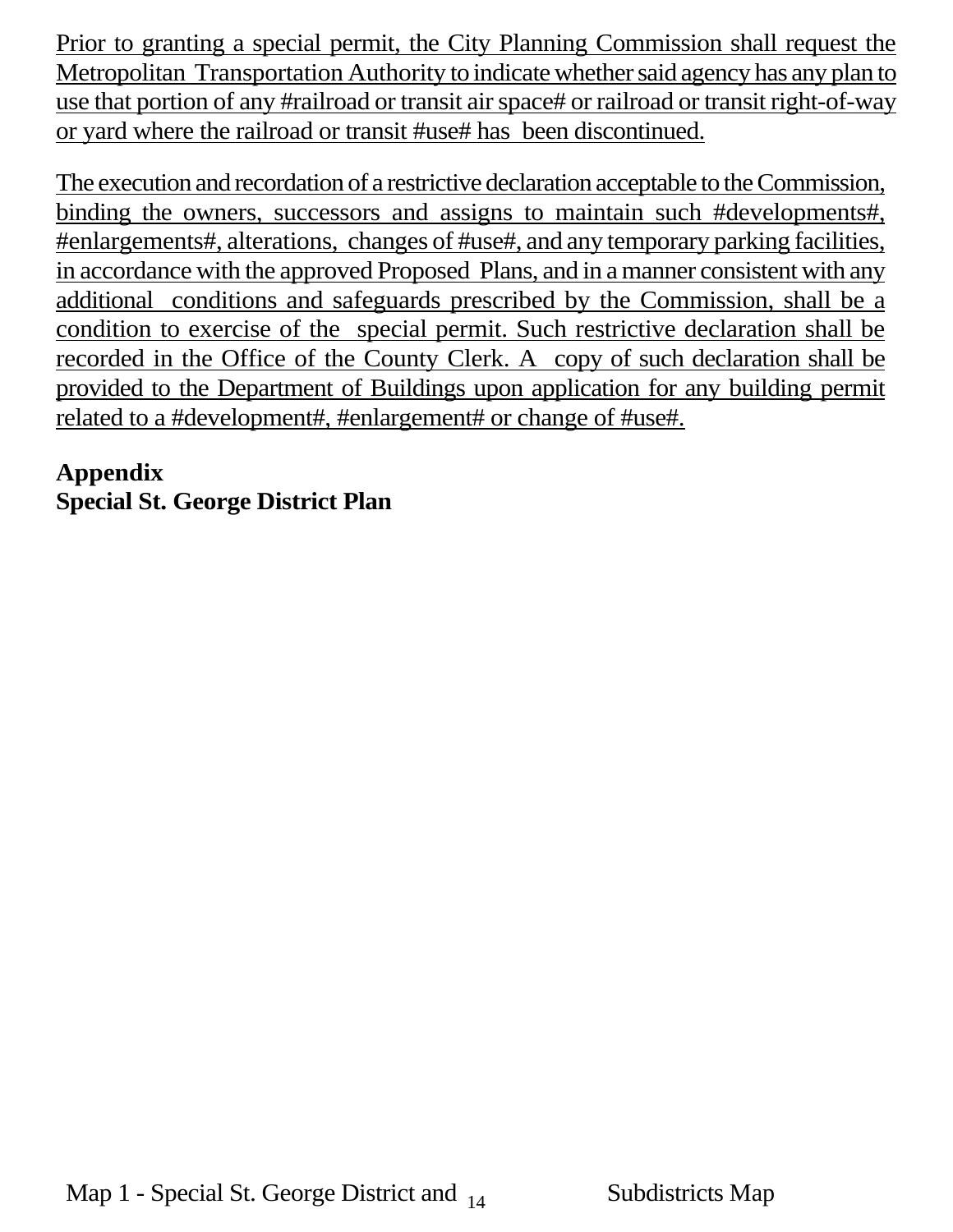(Existing map to be deleted)



15 New Map to Replace Map 1: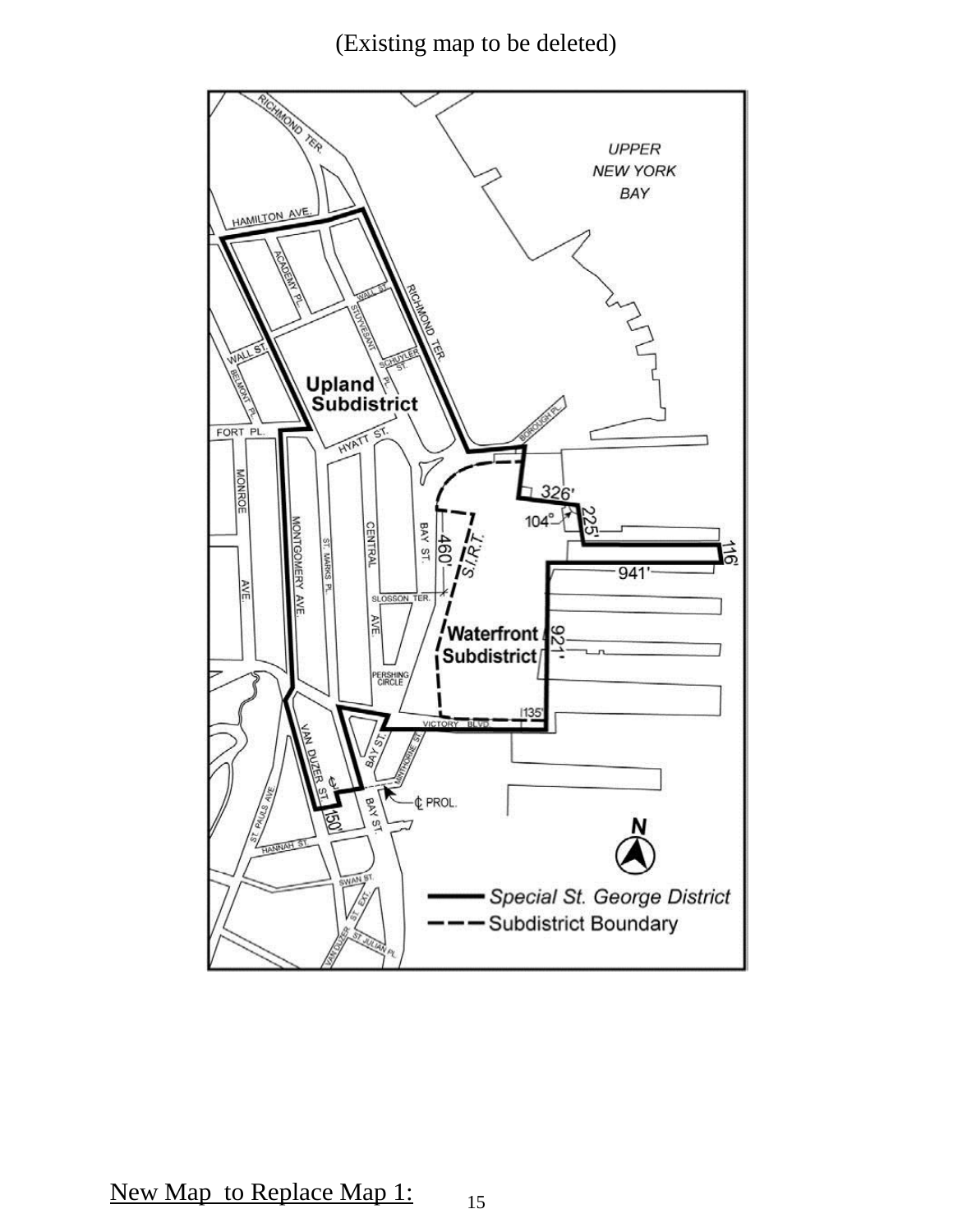

Parcels - Information to be added to Map 1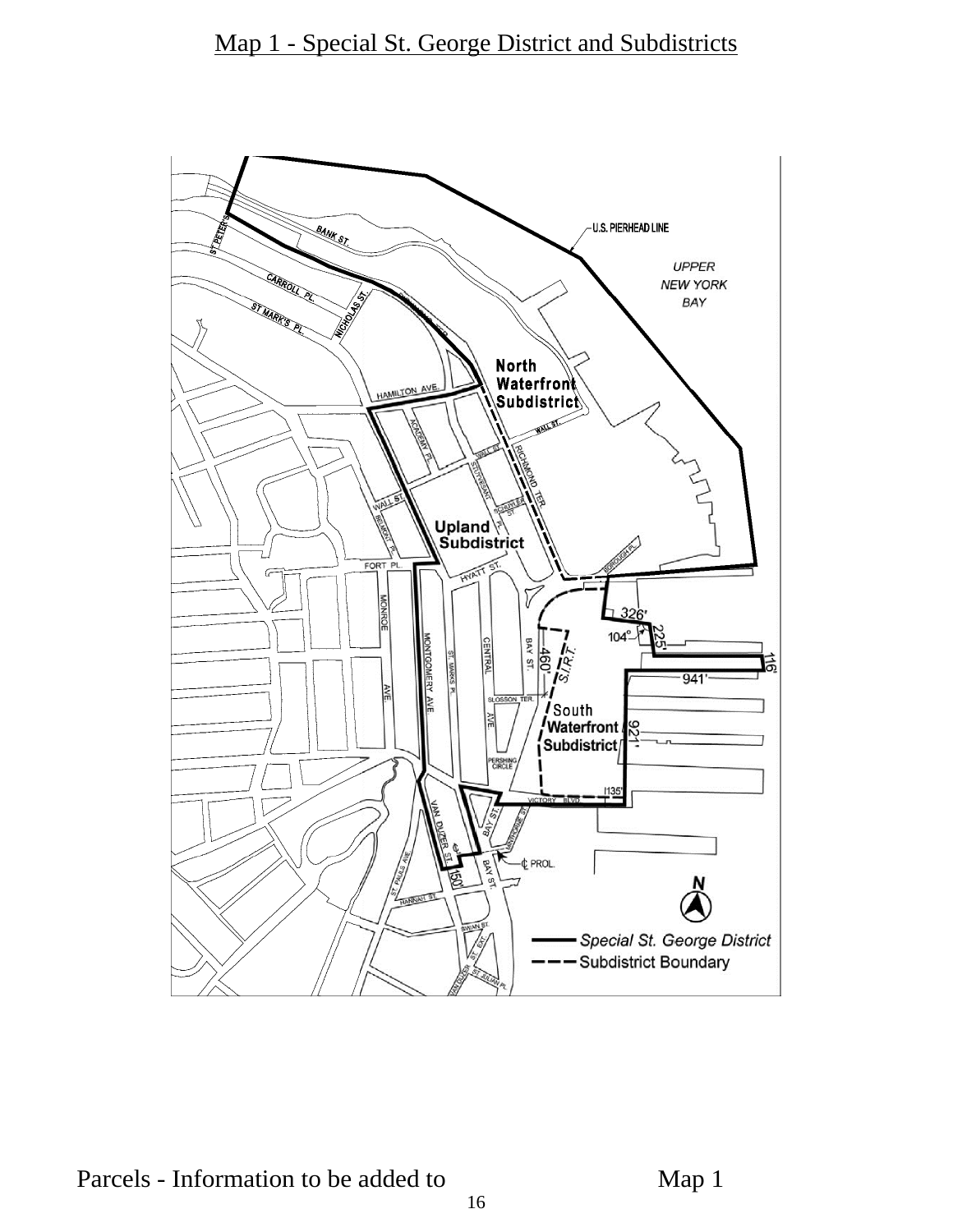

Map 5 - Visual Corridors (New to be added)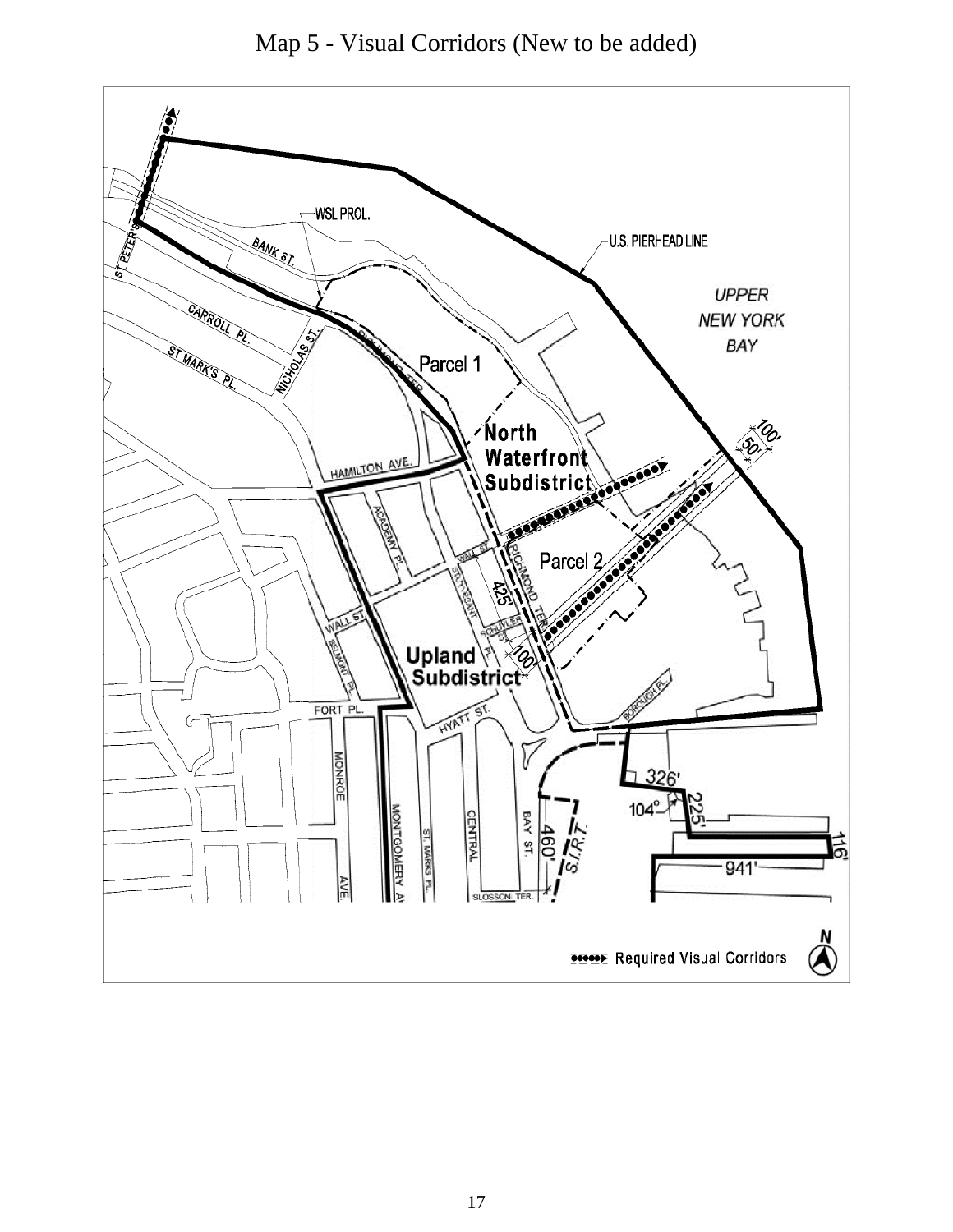#### **L.U. No. 924**

# **ST. GEORGE WATERFRONT DEVELOPMENT STATEN ISLAND CB - 1 C 130315 ZMR**

Application submitted by the NYC Economic Development Corporation, New York Wheel LLC and St. George Outlet Development LLC, pursuant to Sections 197-c and 201 of the New York City Charter for the amendment of the Zoning Map, Section No. 21c, by establishing a Special St. George District bounded by Richmond Terrace, the northerly prolongation of the westerly street line of St. Peters Place, the U.S. Pierhead Line, and the northerly street line of Borough Place and its easterly and westerly prolongations, Borough of Staten Island, Community Board 1, as shown on a diagram (for illustrative purposes only) dated May 20, 2013.

## **L.U. No. 925**

## **ST. GEORGE WATERFRONT DEVELOPMENT STATEN ISLAND CB - 1 C 130317 ZSR**

Application submitted by the NYC Economic Development Corporation and New York Wheel LLC, pursuant to Sections 197-c and 201 of the New York City Charter for the grant of a special permit pursuant Section 128-61 of the Zoning Resolution to allow a development plan for an Observation Wheel and accessory terminal building, and a public parking garage with a maximum of 950 spaces, and an improvement plan for a Waterfront Esplanade, on property located on Parcel 1 in the North Waterfront Subdistrict (Block 2, p/o Lot 20) and on the Waterfront Esplanade, in an M1-1 District, within the Special St. George District.

## **L.U. No. 926**

# **ST. GEORGE WATERFRONT DEVELOPMENT STATEN ISLAND CB - 1 C 130318 ZSR**

Application submitted by the NYC Economic Development Corporation and St. George Outlet Development LLC pursuant to Sections 197-c and 201 of the New York City Charter for the grant of a special permit pursuant to Section 128-61 of the Zoning Resolution to allow a development plan for a retail outlet mall, catering facility, hotel and a public parking garage with a maximum of 1,250 spaces, and an improvement plan for a Waterfront Esplanade, on property located on Parcel 2 in the North Waterfront Subdistrict (Block 2, p/o Lots 1, 5, 10 and 20) and on the Waterfront Esplanade, in an M1-1 District, within the Special St. George District.